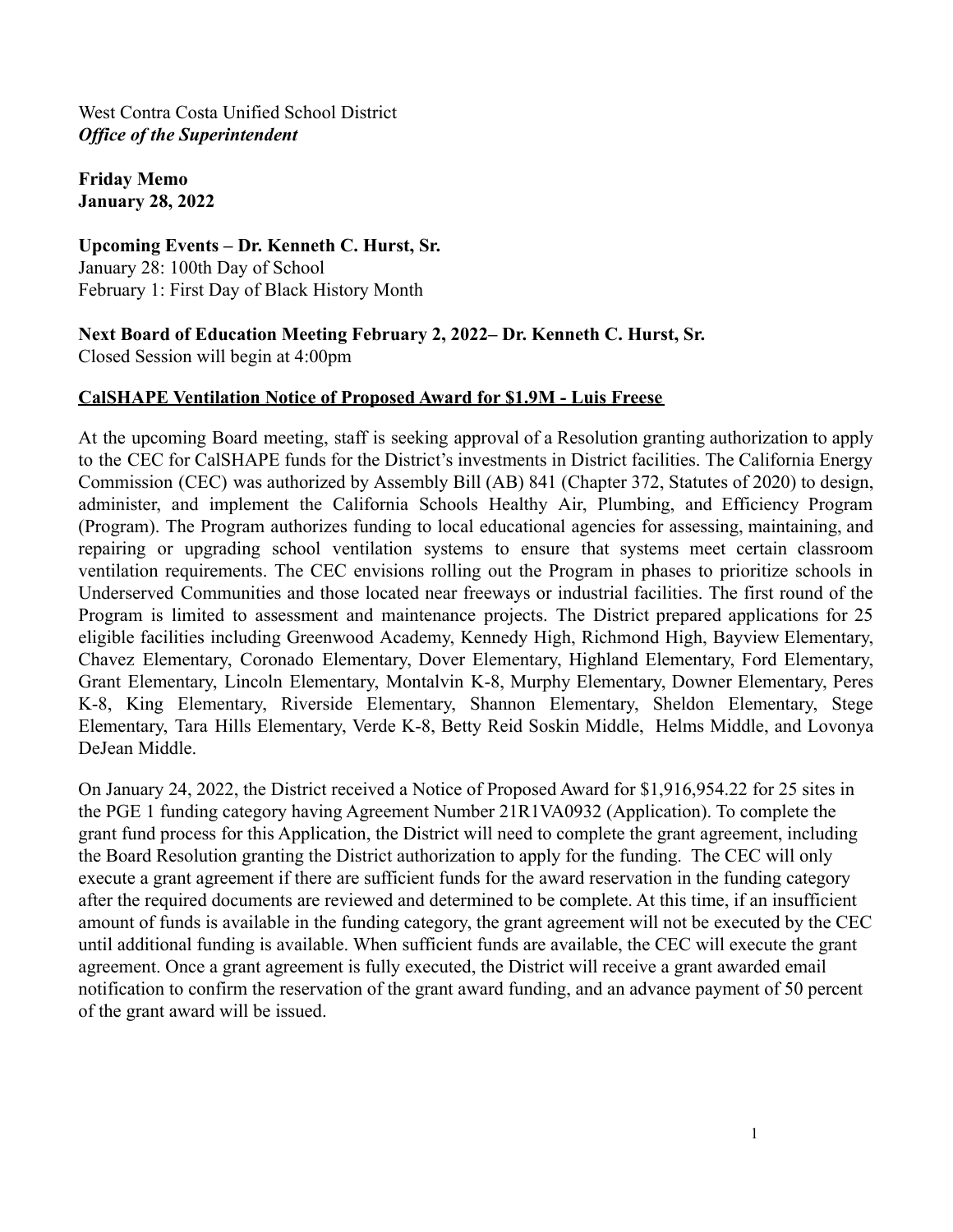#### **Communications – Ryan Phillips**

#### **WCCUSD in the News: January 24-28, 2022**

#### **January 24**

#### **[Greenwood Academy teacher honored as 49ers 'Teacher of the Game'](https://richmondstandard.com/richmond/2022/01/24/greenwood-academy-teacher-honored-as-49ers-teacher-of-the-game/)**

#### *The Richmond Standard - Kathy Chouteau*

Keith Brown, an English and African American Literature teacher at Sylvester Greenwood Academy in Richmond, was honored as the "Teacher of the Game" at the San Francisco 49ers game. Brown, who has been an educator for seven years, teaches 11th and 12th graders at the school became a teacher to serve underserved communities in need of equitable education and shared his advice to the next generation: "Speak truth to power, no matter the cost." The 49ers Foundation and its partners at Chevron presented Brown with two complimentary tickets to the home game at Levi's Stadium, a custom 49ers jersey and a signed football in appreciation for his contributions to education, per the foundation. View a short video of the presentation [here](https://www.youtube.com/watch?app=desktop&v=A2TTSyyisHc&feature=youtu.be).



*Keith Brown (on right), 49ers' "Teacher of the Game." (Image by Jose Romero; photography via the 49ers Foundation)*

# **[West Contra Costa Unified teachers union propose safety protocols, could vote to strike](https://edsource.org/updates/west-contra-costa-unified-teachers-union-propose-safety-protocols-could-vote-to-strike)**

### *Ed Source - Ali Tadayon*

West Contra Costa Unified's Teachers union, United Teachers of Richmond, is calling on the district to address Covid safety concerns voiced by teachers, students and families during the [tumultuous return](https://edsource.org/2022/california-schools-get-off-to-a-shaky-start-after-holiday-break/666032) from winter break. United Teachers of Richmond conferred with district leadership Monday and offered a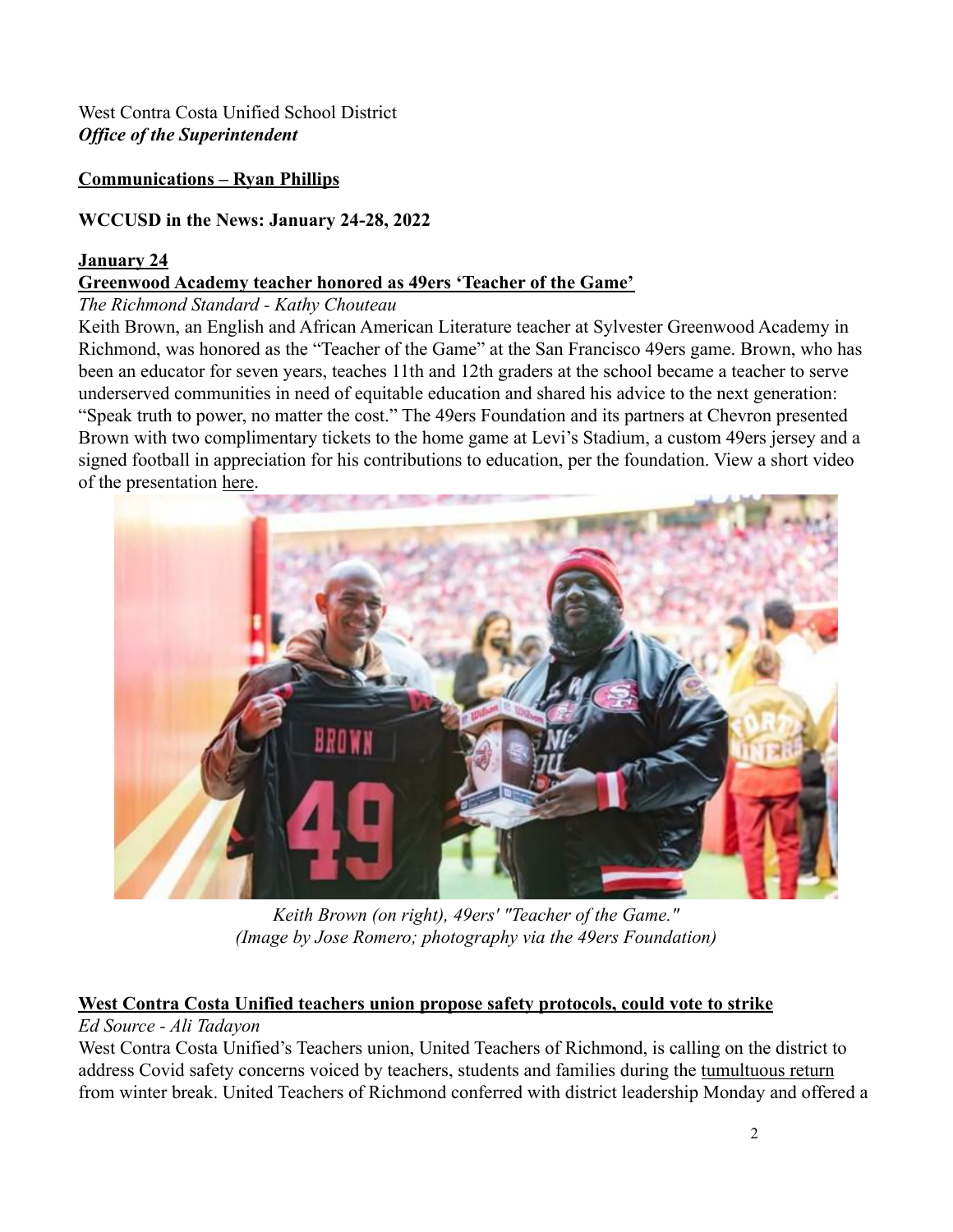proposal on several key issues: KN95 and N95 masks provided to all students and staff daily, Opt-out" instead of "opt-in" Covid testing, so more students and staff will get tested, A plan for staff vacancies that ensures a qualified adult is available to fill in when a teacher is out and a formal procedure for what happens in the case of a class Covid outbreak. District officials, in a statement to Edsource Monday evening, said they agree KN95 masks, robust contact tracing, support for schools to cover employee absences and vaccine clinics are "appropriate areas to direct our focus and resources as our district, like many across the state, is strained by the Omicron surge." The district is also "exploring raising the pay for substitute teachers," and "remain committed to working together with our teachers, our staff and our community."

#### **[California bill would nix exemptions to school COVID vaccine mandate - California bill would nix](https://www.mercurynews.com/2022/01/24/bill-would-nix-school-covid-vaccine-mandate-exemption/) [exemptions to school COVID vaccine mandate](https://www.mercurynews.com/2022/01/24/bill-would-nix-school-covid-vaccine-mandate-exemption/)**

#### *The Mercury News - John Woolfolk*

A state senator Monday turned up the heat in the COVID-19 school vaccine mandate wars with new legislation that nixes personal belief exemptions just as two Bay Area districts are set to require the shots in coming weeks — and as thousands of their students remain unvaccinated. "The most effective way to keep schools open and safe is to ensure the COVID vaccination rate of students and school staff is as high as possible in addition to masks, testing, and good ventilation to minimize infections," said Pan, D-Sacramento, a pediatrician. "Everybody should have (the right) to choose," said Laura Braziel, whose 13-year-old daughter is a 7th grader at Pinole Valley Middle School, and is a plaintiff in a lawsuit against the West Contra Costa Unified School District's COVID-19 vaccine mandate set to kick in next month. "You shouldn't have to pull your kid out of school." West Contra Costa Unified, which doesn't allow a personal belief exemption, also extended its deadline to Feb. 18, after the vaccination status of some 1,600 students remained unknown.

#### **January 26**

#### **[West Contra Costa teachers threaten strike for more protections against COVID](https://www.eastbaytimes.com/2022/01/26/west-contra-costa-teachers-threaten-strike-for-more-protections-against-covid/)**

#### *East Bay Times - Katie Lauer*

First-grade students typically arrive for class at Verde K-8 School in Richmond by 8:30 a.m. and don child-sized surgical masks, some of which are decorated with colors or cartoon puppy dogs but Micheletti's 24-student classroom has been mostly empty since the school resumed testing for COVID-19. "Last week, the most students I had in class was five," Micheletti said. "On Friday, I only had two students with me." Marissa Glidden, president of United Teachers of Richmond, said 72% of the 1,100 teachers polled over the weekend would support a strike over what they contend is an unsafe environment for learning in the district, which serves about 27,000 students in Richmond, San Pablo, El Cerrito, Pinole and Hercules. Glidden said the union's executive board authorized a strike if an agreement isn't reached on four main issues. Ryan Phillips, West Contra Costa's communications director, said in a statement the district is committed to continue working with its community and is taking steps to provide all employees with multiple KN95 masks each week, distribute surgical and KN95 masks to students daily, maintain weekly testing at each school site and employ nurses full-time for a tracing program coordinated with Contra Costa County Health Services. Earlier this month, district Superintendent Kenneth Chris Hurst said "employees coordinating with one another to call in sick together is unacceptable and will not be tolerated. This type of action is not helpful and exacerbates our current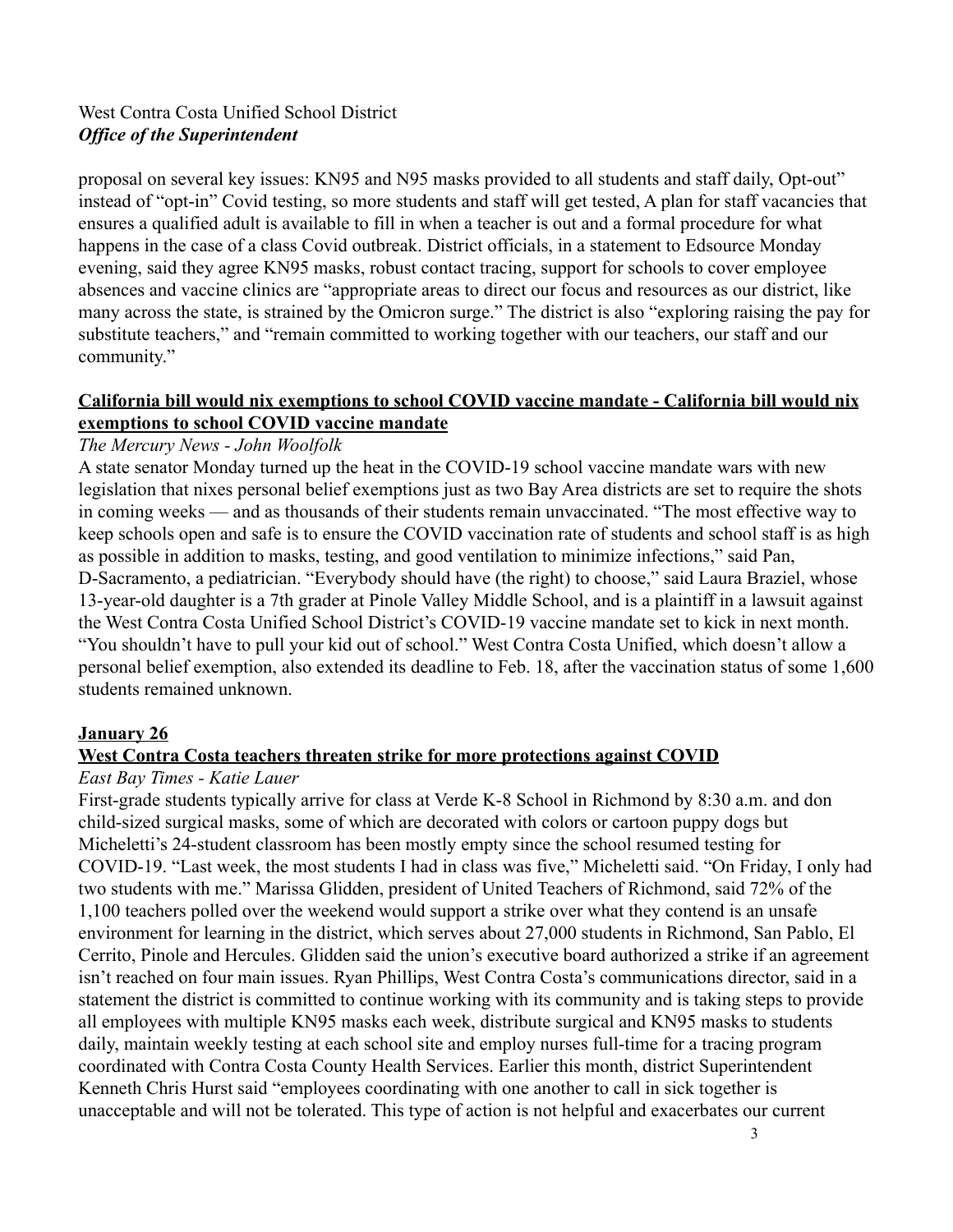issues. In the end, it is students and families who are not served when staff coordinate together to not show up at school." That was a "breaking point" for some employees, Micheletti said. "With all the disruption we've had this month already in many of our schools, we don't want to be outside of classrooms and further disrupting routine for students — that's the last thing any educator wants right now," Micheletti said. "If the district can see reason before that, that would be ideal."

### **Student Recruitment & Retention - LaResha Martin (Marin Trujillo)**

### **Update on Transitional Kindergarten Locations for 2022-2023**

We wanted to ensure that you all saw the updated Transitional Kindergarten *(TK)* locations for [2022-2023](https://docs.google.com/document/d/10XWxUIRaYMtabeAEisq776omrY_VOVJPTSFp7akerbg/edit). We have added three (3) new locations (Collins, Madera, and Stewart) and added a 2nd classroom (at Bayview) to accommodate the projected growth of TK students next year. Please take a close look at the new TK entrance age requirements 2022-2023 on page 2.

We also have a new flyer to promote registration linked to our [enrollment page](https://www.wccusd.net/Page/11736) ([English](https://www.wccusd.net/cms/lib/CA01001466/Centricity/domain/2594/registration%20documents/New%20Family%20Enrollment%2022-23%20Flyer_Eng_012422.pdf) | [Spanish](https://www.wccusd.net/cms/lib/CA01001466/Centricity/domain/2594/registration%20documents/New%20Family%20Enrollment%2022-23%20Flyer_Spn_012422.pdf)).

A TK landing page is being developed to answer many of the frequently asked questions, and that page will be linked to the enrollment page and the TK locations flyer for quick access.

## **Family & Community Engagement - LaResha Martin (Martine Blake & team)**

## **Expanded Learning - Kasey Blackburn-Jiron**

The Expanded Learning Office has two contracts going to the WCCUSD Board which are designed to bring Tier 2 academic intervention to elementary students in the District's school based after school programs. Booknook, a 1:1 reading intervention program, will provide 200 identified students with 12 hours of reading intervention with the expectation that 80% of students who participate in 15 sessions will see an increase in their reading levels by one or more grades. Tutorworks will be offering their customized Foundations program which is designed to improve student achievement in English language arts and math through twice a week tutoring. A credentialed Tutorworks staff member will be in the classroom with students as they log in for their virtual tutoring sessions. Programs will work with site administrators and their lead teachers to identify the students most in need of these intervention supports.

### **Athletics - Tashaka Merriweather**

The Tri-County Athletic League's Principals Council met on January 24th. In the interest of the health and safety of all people involved with hosting of indoor athletic contests, the TCAL Principals Council developed and agreed to a policy for all spectators at TCAL contests.

**Policy:** Beginning January 24, 2022, approved by the Principals Council on January 24, 2022, there will be a limited amount of spectators allowed inside the contest facility for the home school and the visiting school (minimal amount of game support staff such as timers, bus drivers (1 only), scorekeepers and trainer will be considered essential team members for the purpose of this policy). The policy highlights are below: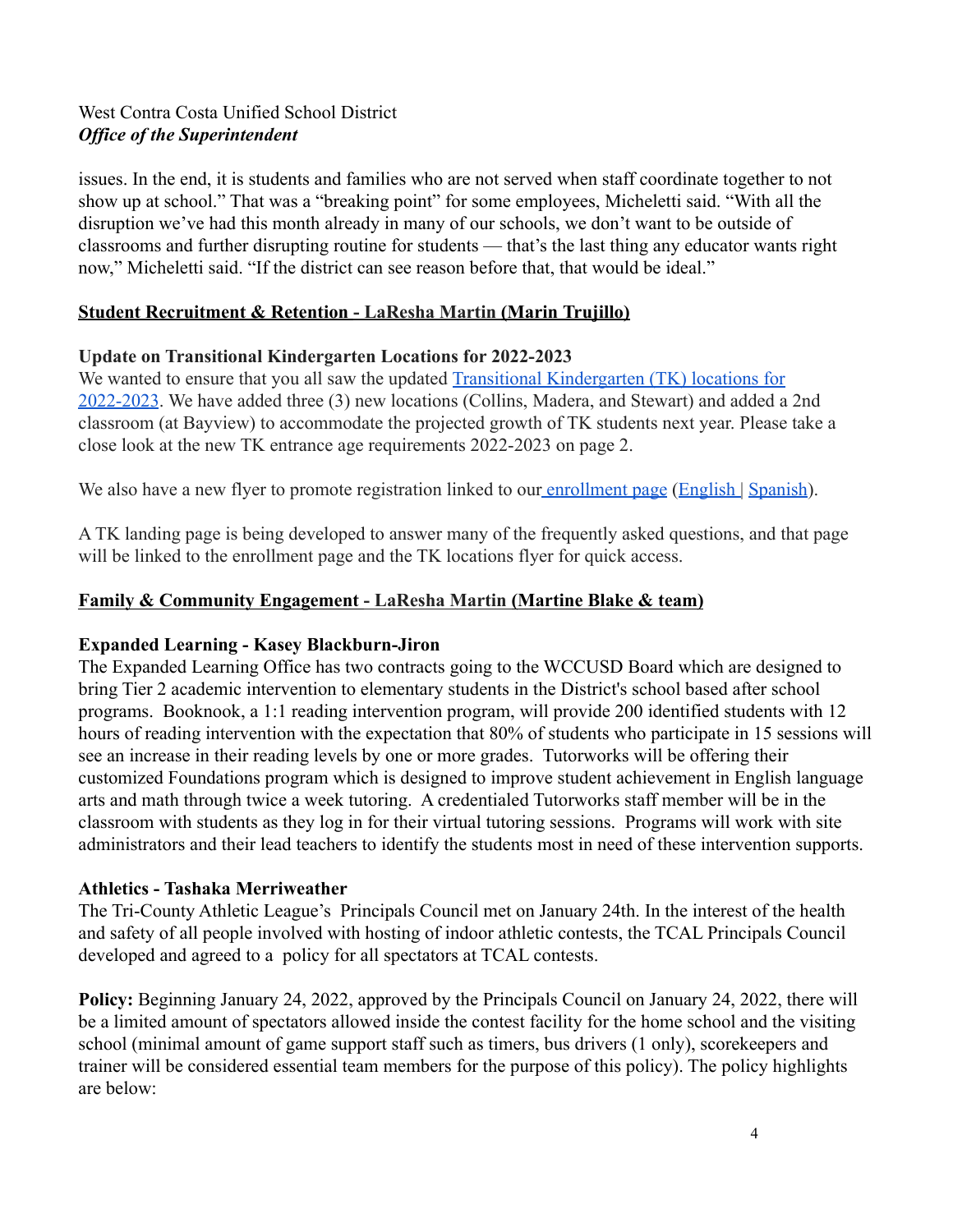- For all TCAL league contests, both home and away schools will be allowed a limited amount of spectators to attend the contests. Mask covers and proper social distancing will be required.
- For league contests there will be a "no charge gate" for the limited number of spectators.
- Each player will be allowed 2 people to attend the contest. (For a pre-announced "senior night" acknowledging the seniors on the team, 5 people for each player will be allowed).
- No cheer squads or "pep" bands will be allowed \* (See WCCUSD Exception)

\* After contacting TCAL officials, based on Gym capacity WCCUSD will permit cheer to take place for WCCUSD home team, home games only. Cheer will also be permitted two guest adult spectators per cheerleader.

### **Youth Voice - Tashaka Merriweather**

This month, High School and Middle school sites have been asked to identify a "Youth Voice Advocate" to support WCCUSD's youth voice initiative. The Youth Voice Advocate is an adult on campus interested in facilitating site-based youth councils that help youth share their experiences, advocate for significant issues, and express their ideas for positive change in their schools and communities. The Advocates will support the establishment of the site based Youth leadership teams.

This spring, youth leaders will explore the development of a WCCUSD youth voice infrastructure, process and programs to sustain authentic student voice practices in WCCUSD. This infrastructure is inclusive of mapping and solidifying the role of Student Board Trustees in our District. Stay tuned for further engagement of the WCCUSD Board and Cabinet to engage in this important work!

## **Family Engagement - Martine Blake**

During the WCCUSD African American Site Advisory Team (AASAT) last week, the District provided parents and community members with updates on spending from the Practices for African American Student Success (PAASS) budget and African American/Black student wellbeing (agenda with corresponding presentations [HERE\)](https://docs.google.com/document/d/1VHMIEKwsTycGCPeumaLozXwN4TQzXvjs/edit?usp=sharing&ouid=103671930196298725236&rtpof=true&sd=true). This information is being used by AASAT to support the development of its mid-year Local Control and Accountability Plan (LCAP) updates.

AASAT will receive a mid-year update on African American/Black student academic progress at the next AASAT meeting on February 15th where AASAT will finalize its LCAP recommendations.

## **College & Career - LaResha Martin (Allison Huie & Team)**

### **February is CTE month**

Career and Technical Education Month<sup>®</sup>, or CTE Month<sup>®</sup>, is a public awareness campaign that takes place each February to celebrate the value of CTE and the achievements and accomplishments of CTE programs across the country.

WCCUSD currently has eighteen (18) Career Technical Education Pathway Programs across seven (7) high schools, spanning the industries of: Health, Law, Technology, Engineering, Media, and Welding.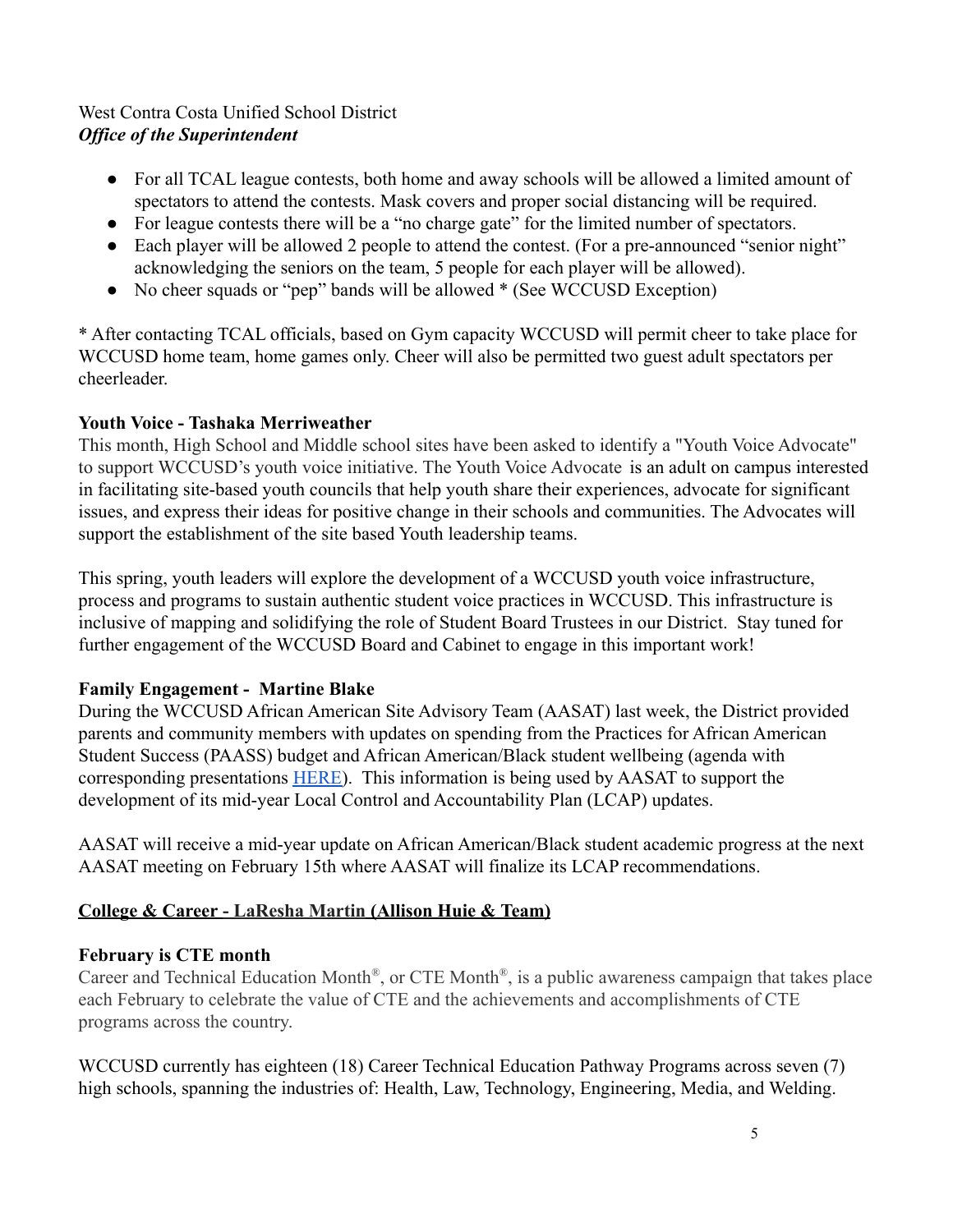There are two models for CTE programs in our District: A program is either a 1) California Partnership Academy (CPA), or an 2) Elective Sequence.

- The CPA model was launched by state legislation in 1984 and follows the school-within-a-school model, wherein a team of teachers works with the same group of students for grades 10-12, and students are cohorted together in 3 core academic courses and 1 career-technical course, all linked to the academy's career theme. (Examples include: the RHS Academies of Health, Law, Engineering, and Media, as well as DAHS's Health, Tech, and Law Academies.)
- The elective sequence, on the other hand, is a sequence of 2-3 elective CTE courses taught by a CTE credentialed teacher. (Examples include: KHS's Welding and Woodworking Pathways, and PVHS's Engineering Pathway.)

CTE courses are taught by teachers with CTE credentials, which means they have actual work experience in the industry that they teach. The CTE course sequences can be found below:

| Pathway                                           | <b>Pre-Intro Course</b>     | <b>Introductory Course</b>                  | <b>Concentrator Course</b>                                 |  | <b>Capstone Course</b>                                                    |  |  |
|---------------------------------------------------|-----------------------------|---------------------------------------------|------------------------------------------------------------|--|---------------------------------------------------------------------------|--|--|
| Health*<br><b>Patient Care</b>                    | Applied Research<br>Methods | <b>Biomedical Science</b>                   | Health Science Emergency Medicine                          |  | Medical Terminology - DE - S1<br>Health Recs & Computer Apps - DE - S2    |  |  |
| ITA*                                              | n/a                         | Beauty & Joy of Computing                   | Computer Science OR<br>Digital Arts (? - no PS enrollment) |  | Computer Science Adv or<br>Web Page Design 1.2 - DE                       |  |  |
| $Law*$                                            | n/a                         | Intro to Law                                | Law & Justice                                              |  | Constitutional Law Adv - S1<br>Law & Democracy DE - S2                    |  |  |
|                                                   |                             |                                             |                                                            |  |                                                                           |  |  |
| Pathway                                           | <b>Pre-Intro Course</b>     | <b>Introductory Course</b>                  | <b>Concentrator Course</b>                                 |  | <b>Capstone Course</b>                                                    |  |  |
| ITA*                                              | n/a                         | Digital Arts Designs the<br>Web1            | Info Sys Design & Mngmt (ROP)                              |  | Info Sys Design & Mngmt 2 (ROP) and/or<br>Digital Arts Web Design I (ROP) |  |  |
|                                                   |                             |                                             |                                                            |  |                                                                           |  |  |
| Media*                                            | n/a                         | Intro to Digital Media                      | Digital Media                                              |  | Adv Media Communication                                                   |  |  |
| Pathway                                           | <b>Pre-Intro Course</b>     | <b>Introductory Course</b>                  | <b>Concentrator Course</b>                                 |  | <b>Capstone Course</b>                                                    |  |  |
|                                                   |                             | <b>Biomedical Science</b>                   | Biotechnology I [P].                                       |  | Biotechnology Indep Research                                              |  |  |
| Health - Biotechnology n/a<br>ITA - Cybersecurity | n/a                         | Comp Sci Essentials PLTW AP Comp Sci A PLTW | and/or<br>AP Comp Sci Principles PLTW                      |  | <b>Cybersecurity PLTW</b>                                                 |  |  |
|                                                   |                             |                                             |                                                            |  |                                                                           |  |  |
| Pathway                                           | Course 1                    |                                             | Course 2                                                   |  | Course 3                                                                  |  |  |